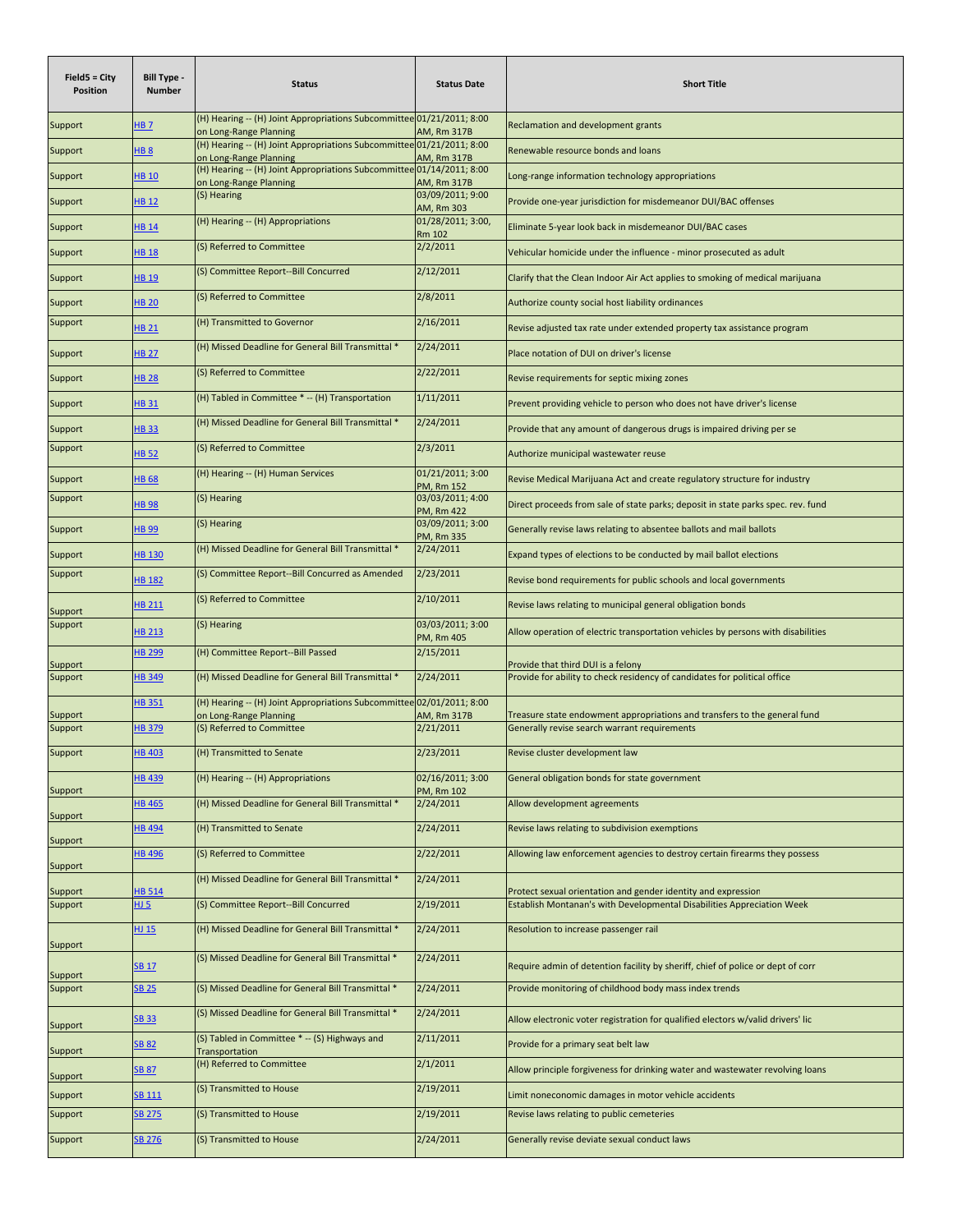| Support        | <b>SB 332</b> | (S) Tabled in Committee *-- (S) Energy and<br>Telecommunications                             | 2/18/2011                             | ncrease Montana renewable energy portfolio standard                                                   |
|----------------|---------------|----------------------------------------------------------------------------------------------|---------------------------------------|-------------------------------------------------------------------------------------------------------|
| modify/support | <b>HB 522</b> | (H) Transmitted to Senate                                                                    | 2/22/2011                             | Extend approval of subdivision application to mutually agreed upon time                               |
| Oppose         | <b>HB 76</b>  | (S) Hearing                                                                                  | 03/02/2011; 3:00<br><b>PM, Rm 422</b> | Eliminate floodway obstruction removal fee assessed by DNRC                                           |
| Oppose         | HB 110        | (S) Hearing                                                                                  | 03/04/2011; 9:00                      | Generally revise workers' compensation laws                                                           |
| Oppose         | <b>HB 152</b> | (S) Referred to Committee                                                                    | AM, Rm 422<br>2/9/2011                | Revise proof of residency and identity requirements for voting                                        |
| Oppose         | <b>HB 158</b> | (H) Missed Deadline for General Bill Transmittal *                                           | 2/24/2011                             | Allow certain physicians in emergency situations to use blinker or red light                          |
| Oppose         | HB 162        | (H) Tabled in Committee * -- (H) Natural Resources                                           | 1/22/2011                             | Prohibit mixing zones for city wastewater discharge                                                   |
| Oppose         | HB 179        | (S) Hearing                                                                                  | 03/15/2011; 9:00                      | Disallow unemployment benefits for employee terminated during probation period                        |
| Oppose         | <b>HB 180</b> | (S) Referred to Committee                                                                    | AM, Rm 422<br>2/9/2011                | Revise close of voter registration                                                                    |
| Oppose         | <b>HB 197</b> | (H) Tabled in Committee * -- (H) State Administration 2/16/2011                              |                                       | Constitutional amendment allowing legislature to change retirement plans                              |
| Oppose         | <b>HB 206</b> | (S) Referred to Committee                                                                    | 2/21/2011                             | Const. amendment on freedom to choose health care coverage                                            |
| Oppose         | <b>HB 227</b> | (H) Missed Deadline for General Bill Transmittal *                                           | 2/24/2011                             | Revise laws relating to religious exemptions for immunizations                                        |
|                |               |                                                                                              |                                       |                                                                                                       |
| Oppose         | HB 231        | (S) Referred to Committee                                                                    | 2/11/2011                             | Repeal requirements for municipalities to hire career paid firefighters                               |
| Oppose         | <b>HB 242</b> | (H) Missed Deadline for General Bill Transmittal *                                           | 2/24/2011                             | Revise school and municipal elections with primary elections                                          |
| Oppose         | <b>HB 244</b> | (H) Tabled in Committee * -- (H) Federal Relations,<br><b>Energy, and Telecommunications</b> | 2/10/2011                             | Repeal the MT renewable power production and rural economic development act                           |
| Oppose         | <b>HB 260</b> | (H) Missed Deadline for General Bill Transmittal *                                           | 2/24/2011                             | Revise state spending for wildland fire suppression                                                   |
| Oppose         | <b>HB 292</b> | (S) Referred to Committee                                                                    | 2/10/2011                             | Constitutional referendum amending right to a clean and healthful environment                         |
| Oppose         | <b>HB 304</b> | (H) Second reading not passed                                                                | 2/24/2011                             | Generally revise laws relating to special districts                                                   |
|                | <b>HB308</b>  | (H) Hearing -- (H) Taxation                                                                  | 02/03/2011; 9:00                      |                                                                                                       |
| Oppose         | <b>HB 316</b> | (H) Hearing -- (H) Joint Appropriations Subcommittee 02/08/2011; 8:00                        | AM, Rm 152                            | Constitutional amendment for property tax valuation on acquisition value                              |
| Oppose         | <b>HB 317</b> | on Long-Range Planning<br>(H) Hearing -- (H) Appropriations                                  | AM, Rm 317B<br>01/26/2011; 2:00       | Redistribute certain revenue and income to state general fund                                         |
| <b>Oppose</b>  | <b>HB352</b>  | (S) Referred to Committee                                                                    | PM, Rm 102<br>2/22/2011               | Sunset statutory appropriations over certain periods                                                  |
| Oppose         |               |                                                                                              |                                       | Revise laws relating to water quality standards and provide alternatives<br>Revise motor vehicle laws |
| Oppose         | <b>HB 367</b> | (S) Hearing                                                                                  | 03/10/2011; 9:00<br>AM, Rm 422        |                                                                                                       |
| Oppose         | <b>HB368</b>  | (H) Missed Deadline for General Bill Transmittal *                                           | 2/24/2011                             | Allow keeping firearm in parked vehicle or while on employer's business                               |
| Oppose         | HB 381        | (H) 2nd Reading Not Passed *                                                                 | 2/23/2011                             | Criminalize enforcement of certain federal firearms laws                                              |
| Oppose         | <b>HB 384</b> | (S) Referred to Committee                                                                    | 2/11/2011                             | Revise carrying concealed weapon in prohibited places                                                 |
| Oppose         | HB 391        | (H) Transmitted to Senate                                                                    | 2/23/2011                             | Prohibit local initiative from establishing priority of enforcement of state law                      |
| <b>Oppose</b>  | <u>HB 400</u> | (H) Tabled in Committee                                                                      | 2/24/2011                             | Revise emergency response laws including fee                                                          |
| Oppose         | <b>HB434</b>  | (H) Missed Deadline for General Bill Transmittal *                                           | 2/24/2011                             | Revise Comprehensive Environmental Cleanup and Responsibility Act                                     |
| Oppose         | <b>HB 435</b> | (H) Tabled in Committee*                                                                     | 2/24/2011                             | Limit police firearm seizure                                                                          |
| Oppose         | <b>HB 442</b> | (H) Tabled in Committee*                                                                     | 2/24/2011                             | Revise concealed weapon permit                                                                        |
| Oppose         | <b>HB 448</b> | (S) Referred to Committee                                                                    | 2/22/2011                             | Enact interstate compact for enforcement of firearms freedom laws                                     |
|                | <b>HB 462</b> | (H) Missed Deadline for General Bill Transmittal *                                           | 2/24/2011                             | Prohibit contractor bid shopping with respect to subcontractors                                       |
| Oppose         |               |                                                                                              |                                       |                                                                                                       |
| Oppose         | <b>HB 503</b> | (H) Tabled in Committee * -- (H) Federal Relations,<br><b>Energy, and Telecommunications</b> | 2/19/2011                             | Revise underground utility laws                                                                       |
| Oppose         | <b>HB 505</b> | (H) Missed Deadline for General Bill Transmittal *                                           | 2/24/2011                             | Revise workers compensation for certain firefighter conditions                                        |
| Oppose         | <b>HB 510</b> | (H) Missed Deadline for General Bill Transmittal *                                           | 2/24/2011                             | Revise requirements for organizing a municipality - eliminate 3 mile rule.                            |
| Oppose         | <b>HB 516</b> | (H) Transmitted to Senate                                                                    | 2/23/2011                             | imiting local ordinances to state protected classes                                                   |
|                | <b>HB 542</b> | (H) Transmitted to Senate                                                                    | 2/23/2011                             | Revise subdivision and platting act                                                                   |
| Oppose         | <b>HB 543</b> | (H) Transmitted to Senate                                                                    | 2/23/2011                             |                                                                                                       |
| Oppose         |               | (S) Rereferred to Committee -- (S) Finance and                                               | 2/18/2011                             | Revise 2-4-307, MCA, regarding material adopted by reference                                          |
| Oppose         | <b>SB 13</b>  | Claims                                                                                       |                                       | Revise fee for state parks on light vehicle registration to require opt-in                            |
| Oppose         | <b>SB 62</b>  | (H) Hearing                                                                                  | 03/02/2011; 3:00<br>PM, Rm 172        | Eliminate PSC's ability to assign customers to electricity buying cooperatives                        |
| Oppose         | <b>SB 89</b>  | (S) Transmitted to House                                                                     | 2/14/2011                             | Reduce DEQ and local sanitation review times                                                          |
| <b>Oppose</b>  | SB 102        | (S) Missed Deadline for General Bill Transmittal *                                           | 2/24/2011                             | Revise law on payment of subcontractors on public contracts                                           |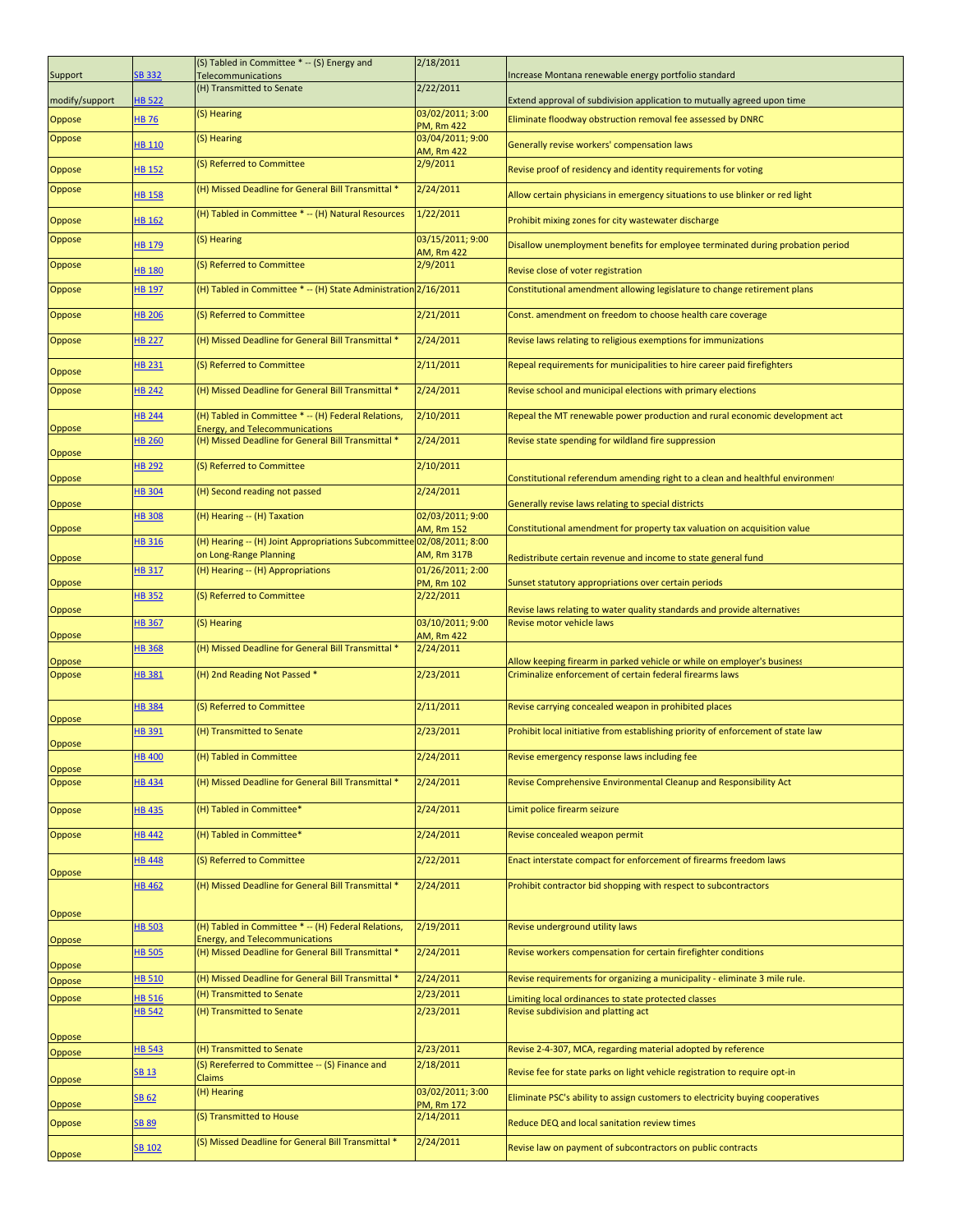| Oppose        | SB 109            | (H) Referred to Committee                                                                             | 2/24/2011                      | Revise definition of eligible renewable resources to include hydroelectric power                                                 |
|---------------|-------------------|-------------------------------------------------------------------------------------------------------|--------------------------------|----------------------------------------------------------------------------------------------------------------------------------|
|               | <b>SB 117</b>     | (H) Referred to Committee                                                                             | 2/24/2011                      | Coordination between local government, schools, districts and federal government                                                 |
| Oppose        | SB <sub>125</sub> | (H) Hearing                                                                                           | 03/04/2011; 3:00               | Prohibit state gov't from administering fed health insurance purchase regmnt                                                     |
| Oppose        |                   |                                                                                                       | PM, Rm 152                     |                                                                                                                                  |
| Oppose        | <b>SB 150</b>     | (S) Tabled in Committee * -- (S) Local Government                                                     | 2/5/2011                       | Provide for protection of rights through actions against public officials                                                        |
| Oppose        | SB 159            | (H) Hearing                                                                                           | 03/03/2011; 9:00<br>AM, Rm 172 | Revise energy efficiency and code adoption requirements in building codes                                                        |
| Oppose        | <b>SB 226</b>     | (S) Transmitted to House                                                                              | 2/24/2011                      | Amend utility net metering requirements                                                                                          |
| Oppose        | <b>SB 238</b>     | (S) Transmitted to House                                                                              | 2/8/2011                       | Increase jurisdictional limit for justice, city, and small claims courts                                                         |
| Oppose        | <b>SB 257</b>     | (S) Hearing -- (S) State Administration                                                               | 02/16/2011; 3:00<br>PM, Rm 335 | Referendum to revise election laws                                                                                               |
| Oppose        | SB 264            | (S) Missed Deadline for General Bill Transmittal *                                                    | 2/24/2011                      | Revise junk vehicle law                                                                                                          |
| Oppose        | SB 265            | (S) Hearing -- (S) Taxation                                                                           | 02/09/2011; 8:00<br>AM, Rm 405 | Reduce property taxes on new construction for use of gray water systems                                                          |
| Oppose        | SB 301            | (S) Transmitted to House                                                                              | 2/24/2011                      | Moratorium on land purchases by dept. of fish, wildlife, and parks                                                               |
|               |                   | (S) Referred to Committee -- (S) Judiciary                                                            | 2/12/2011                      |                                                                                                                                  |
| Oppose        | SB 323            | (S) Transmitted to House                                                                              | 2/21/2011                      | Referendum to allow over-ride of court decisions invalidating statute                                                            |
| Oppose        | <b>SB 335</b>     | (S) Rereferred to Committee -- (S) Judiciary                                                          | 2/21/2011                      | Revise laws related to stale-dated warrants                                                                                      |
| Oppose        | SB 336<br>SB 345  | (S) Missed Deadline for General Bill Transmittal *                                                    | 2/24/2011                      | Generally revise medical marijuana laws to authorize PTSD for coverage<br>Revise attorneys fees to enforce constitutional rights |
| Oppose        |                   |                                                                                                       |                                |                                                                                                                                  |
| Modify/Oppose | SB 259            | (S) Missed Deadline for General Bill Transmittal *                                                    | 2/24/2011                      | Require impoundment of license plates if driver is uninsured                                                                     |
| Watch         | <b>HB 2</b>       | (H) Hearing -- (H) Appropriations                                                                     | 03/07/2011; 8:00<br>AM, Rm 102 | <b>General Appropriations Act</b>                                                                                                |
| Watch         | HB 11             | (H) Hearing -- (H) Joint Appropriations Subcommittee 01/31/2011; 98:00<br>on Long-Range Planning      | AM, Rm 317B                    | Treasure state endowment program and transfers of money to the general fund                                                      |
| Watch         | <b>HB 26</b>      | (H) Hearing -- (H) Appropriations                                                                     | 01/17/2011; 2:00<br>PM, Rm 102 | Clarify the provisions of the entitlement share payment program                                                                  |
| Watch         | <b>HB32</b>       | (H) Tabled in Committee * -- (H) Appropriations<br>(H) Missed Deadline for General Bill Transmittal * | 2/7/2011<br>2/24/2011          | Revise laws regarding general appropriations bills                                                                               |
| Watch         | <b>HB 36</b>      |                                                                                                       |                                | Clarify commitment laws relating to people with developmental disabilities                                                       |
| Watch         | <b>HB 46</b>      | (H) Rereferred to Committee -- (H) Appropriations                                                     | 2/14/2011                      | Revise and clarify the realty transfer act                                                                                       |
| Watch         | <b>HB 50</b>      | (H) Missed Deadline for General Bill Transmittal *                                                    | 2/24/2011                      | Revise requirements for civil actions against bars for dram shop liability                                                       |
| Watch         | <b>HB 53</b>      | (S) Hearing                                                                                           | 03/07/2011; 3:00<br>PM, Rm 335 | Consolidate state employee benefit plan requirements                                                                             |
| Watch         | <b>HB 55</b>      | (H) Tabled in Committee * -- (H) Transportation                                                       | 1/12/2011                      | Clarify penalty for speed zone violations                                                                                        |
| Watch         | <b>HB 56</b>      | (H) Hearing -- (H) Appropriations                                                                     | 01/13/2011; 2:00<br>PM, Rm 102 | Generally revise local government entitlement share calculation                                                                  |
| Watch         | HB 61             | (S) Hearing                                                                                           | 03/02/2011; 3:00<br>PM, Rm 405 | Allow local jurisdictions to set lower speed limits on unpaved roads                                                             |
| Watch         | <b>HB 62</b>      | (S) Hearing                                                                                           | 03/02/2011; 3:00<br>PM, Rm 405 | Repeal procedures to challenge municipal sewer system rates                                                                      |
| Watch         | <b>HB 65</b>      | (S) Hearing                                                                                           | 03/02/2011; 9:00<br>AM, Rm 303 | Revise payment for court interpretation services                                                                                 |
| Watch         | <b>HB 67</b>      | (H) Missed Deadline for General Bill Transmittal *                                                    | 2/24/2011                      | Strengthen ACT laws for treatment of DUI and BAC offenders                                                                       |
| Watch         | <b>HB 69</b>      | (S) Hearing                                                                                           | 03/09/2011; 9:00<br>AM, Rm 303 | Revise jail penalties for DUI court participation                                                                                |
| Watch         | HB 72             | (H) Missed Deadline for General Bill Transmittal *                                                    | 2/24/2011                      | Require bidder workplace safety history                                                                                          |
| Watch         | <b>HB 85</b>      | (H) Missed Deadline for General Bill Transmittal *                                                    | 2/24/2011                      | Require employer contributions on working retirees in PERS, SRS, FURS                                                            |
| Watch         | <b>HB 95</b>      | (S) Referred to Committee                                                                             | 2/8/2011                       | Gen revise MT Human Rights Act-Indian preference-subpoenas-attorney fees                                                         |
| Watch         | <b>HB 96</b>      | (S) Hearing                                                                                           | 03/02/2011; 9:00<br>AM, Rm 303 | Allow recovery of public defender costs in certain cases                                                                         |
| Watch         | HB 101            | (S) Hearing                                                                                           | 03/02/2011; 3:00<br>PM, Rm 422 | Revise sewer and water district finance laws and water authority laws                                                            |
| Watch         | HB 102            | (S) Hearing                                                                                           | 03/09/2011; 9:00<br>AM, Rm 303 | Revise probationary driver's license provisions for DUI court participation                                                      |
| Watch         | <b>HB 106</b>     | (S) Hearing                                                                                           | 03/03/2011; 9:00<br>AM, Rm 303 | Provide for a 24/7 sobriety project for impaired driving offenders                                                               |
| Watch         | HB 112            | (H) Missed Deadline for General Bill Transmittal *                                                    | 2/24/2011                      | Clarify liquor laws related to serving underage and intoxicated persons                                                          |
| Watch         | <b>HB 114</b>     | (S) Hearing                                                                                           | 03/04/2011; 9:00<br>AM, Rm 303 | Amend Montana crime victims compensation act                                                                                     |
| Watch         | <b>HB 117</b>     | (S) Referred to Committee                                                                             | 2/4/2011                       | Require collection of DNA samples from offenders under interstate compact                                                        |
| Watch         | <b>HB 120</b>     | (S) Hearing                                                                                           | 03/09/2011; 3:00<br>PM, Rm 335 | Provide for audio minutes as official minutes                                                                                    |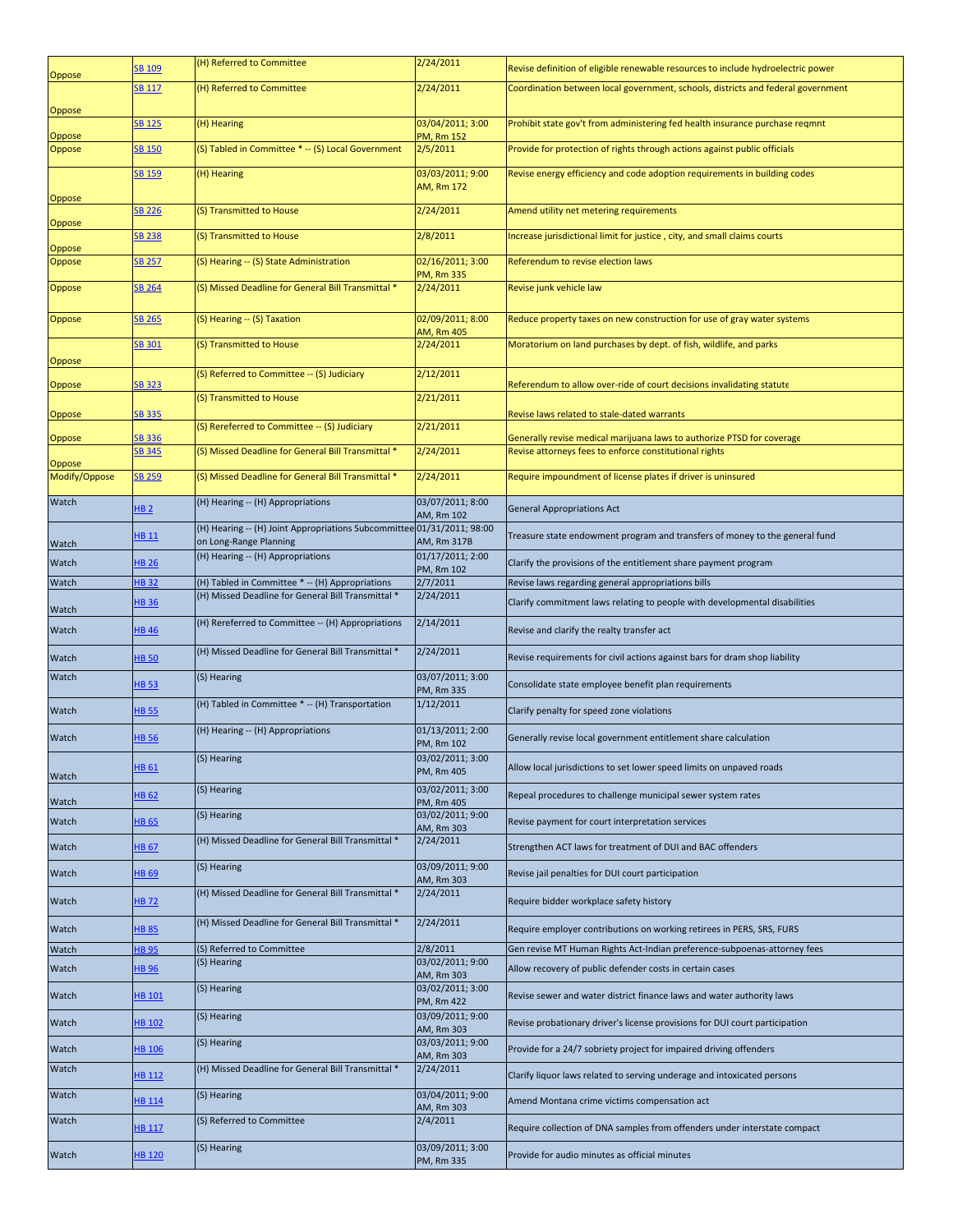| Watch          | HB 122                         | (H) Committee Report--Bill Passed as Amended                                                    | 2/15/2011                      | Provide for benefit and funding changes to public employees retirement system                                                                     |
|----------------|--------------------------------|-------------------------------------------------------------------------------------------------|--------------------------------|---------------------------------------------------------------------------------------------------------------------------------------------------|
| Watch          | <b>HB 123</b>                  | (S) Referred to Committee                                                                       | 2/10/2011                      | Revise county and school district budgeting timelines                                                                                             |
|                | <b>HB</b> 124                  | (H) Missed Deadline for General Bill Transmittal *                                              | 2/24/2011                      | Create a state-level health insurance exchange                                                                                                    |
| Watch<br>Watch | HB 126                         | (S) Referred to Committee                                                                       | 2/4/2011                       | Amend youth court act to clarify sentencing authority                                                                                             |
| Watch          | <b>HB 128</b>                  | (H) Missed Deadline for General Bill Transmittal *                                              | 2/24/2011                      | Revise health insurance laws                                                                                                                      |
| Watch          | HB 129                         | (H) Missed Deadline for General Bill Transmittal *                                              | 2/24/2011                      | Create state-level external review process for health insurance                                                                                   |
| Watch          | <b>HB 133</b>                  | (S) Referred to Committee                                                                       | 2/21/2011                      | Provide for court orders, fines, liens for noncompliance with noxious weed laws                                                                   |
| Watch          | HB 145                         | (H) Missed Deadline for General Bill Transmittal *                                              | 2/24/2011                      | Require resignation of legislative seat prior to taking government job                                                                            |
| Watch          | <b>HB 148</b>                  | (H) Missed Deadline for General Bill Transmittal *                                              | 2/24/2011                      | Allow motorized access to public lands for game retrieval                                                                                         |
| Watch          | HB 161                         | (S) Hearing                                                                                     | 03/11/2011; 8:00<br>AM, Rm 303 | Repeal medical marijuana law                                                                                                                      |
| Watch          | <b>HB 164</b>                  | (H) Tabled in Committee *-- (H) State Administration 1/28/2011                                  |                                | Revise term limits through constitutional amendment                                                                                               |
| Watch          | <b>HB 167</b>                  | (S) Referred to Committee<br>(S) Referred to Committee                                          | 2/4/2011<br>2/12/2011          | Criminalize offense involving death to an unborn child                                                                                            |
| Watch          | <b>HB</b> 174                  |                                                                                                 |                                | Repeal prohibition on firearm sound reduction devices in field                                                                                    |
| Watch          | <b>HB 175</b>                  | (H) Referred to Committee -- (H) Human Services                                                 | 1/5/2011                       | Submit repeal of Montana Medical Marijuana Act to voters of Montana                                                                               |
| Watch          | <b>HB 181</b>                  | (S) Referred to Committee                                                                       | 2/11/2011<br>2/8/2011          | Allow condo unit to be individually counted towards municipal zoning protest                                                                      |
| Watch          | <b>HB 184</b><br><b>HB</b> 186 | (H) Committee Report--Bill Passed as Amended<br>(H) Hearing -- (H) Appropriations               | 02/15/2011; 3:00               | Healthcare tax credits for individuals and out-of-pocket expenses<br>Continue allocation to Worksafe Montana thru assessment on work comp insurer |
| Watch          |                                |                                                                                                 | PM, Rm 102                     |                                                                                                                                                   |
| Watch          | <b>HB 187</b>                  | (S) Hearing                                                                                     | 02/15/2011; 3:00<br>PM, Rm 405 | Provide for Montana-made wooden products in highway and road specs                                                                                |
| Watch          | <b>HB 201</b>                  | (H) Missed Deadline for General Bill Transmittal *                                              | 2/24/2011                      | Allow employees to keep firearms in vehicle in workplace parking lot                                                                              |
| Watch          | <b>HB 203</b>                  | (S) Referred to Committee                                                                       | 2/21/2011                      | Allow evidence of other crimes in prosecution of sexual offenses                                                                                  |
| Watch          | HB 216                         | (S) Hearing                                                                                     | 03/08/2011; 3:00<br>PM, Rm 405 | Allow students with learners' permits to drive alone in certain circumstances                                                                     |
| Watch          | <b>HB 223</b>                  | (H) Hearing -- (H) Taxation                                                                     | 01/25/2011; 9:00<br>AM, Rm 152 | Replace residential property tax assistance with property tax circuit breaker                                                                     |
| Watch          | <b>HB 290</b>                  | (H) Missed Deadline for General Bill Transmittal *                                              | 2/24/2011                      | Generally revise laws governing public road access                                                                                                |
| Watch          | <b>HB306</b>                   | (S) Referred to Committee                                                                       | 2/21/2011                      | Eliminate requirement for notary public to keep and maintain a journa                                                                             |
| Watch          | <b>HB312</b>                   | (S) Referred to Committee                                                                       | 2/21/2011                      | Provide for an interstate compact related to health care freedom                                                                                  |
| Watch          | <b>HB 319</b>                  | (S) Referred to Committee                                                                       | 2/10/2011                      | Require contractors to list special fuel users' permit on bids for govt projects                                                                  |
| Watch          | <b>HB325</b>                   | (H) Hearing -- (H) Taxation                                                                     | 02/02/2011; 9:00<br>AM, Rm 152 | Eliminate class 8 business equipment property tax                                                                                                 |
| Watch          | <b>HB332</b>                   | (H) Missed Deadline for General Bill Transmittal *                                              | 2/24/2011                      | Restore the right of a fully informed jury                                                                                                        |
| Watch          |                                | (S) Referred to Committee                                                                       | 2/22/2011                      |                                                                                                                                                   |
|                | <b>HB338</b>                   | (H) Hearing -- (H) Taxation                                                                     | 02/03/2011; 9:00               | Revise the document standards law                                                                                                                 |
| Watch          | <b>HB340</b>                   |                                                                                                 | AM, Rm 152                     | Require reappraisal of certain property annually                                                                                                  |
| Watch          | <b>HB 343</b>                  | (H) Hearing -- (H) Appropriations                                                               | 02/09/2011; 3:00<br>PM, Rm 102 | Partial zero-based budgeting for state agency budgets                                                                                             |
| Watch          | <b>HB 350</b>                  | (H) Missed Deadline for General Bill Transmittal *                                              | 2/24/2011                      | Revise expiration of state contracts                                                                                                              |
| Watch          | <b>HB 357</b>                  | (H) Committee Report--Bill Passed                                                               | 2/18/2011                      | Provide tax credit for employer contribution to employee health savings account                                                                   |
| Watch          | <b>HB358</b>                   | (H) Committee Report--Bill Passed                                                               | 2/18/2011                      | Revise Montana medical savings account contribution limits                                                                                        |
| Watch          | <b>HB359</b>                   | (S) Hearing                                                                                     | 03/03/2011; 9:00<br>AM, Rm 422 | Revise workers' compensation law on settlements & lump-sum payments                                                                               |
| Watch          | <b>B</b> 375                   | (H) Hearing -- (H) Joint Appropriations Subcommittee 02/08/2011; 8:00<br>on Long-Range Planning | AM, Rm 317B                    | Reduce certain general fund transfers                                                                                                             |
| Watch          | <b>HB 378</b>                  | (H) Tabled in Committee *-- (H) Business and Labor                                              | 2/16/2011                      | Provide criteria for pay equity and dispute processes                                                                                             |
| Watch          | <b>HB380</b>                   | (H) Transmitted to Senate                                                                       | 2/22/2011                      | Revise laws related to water and waste water systems and districts                                                                                |
| Watch          | <b>HB388</b>                   | (H) Tabled in Committee *-- (H) Appropriations                                                  | 2/12/2011                      | Statutorily require comparison of spending, budgets & various economic indices                                                                    |
| Watch          | <b>HB 406</b>                  | (H) Missed Deadline for General Bill Transmittal *                                              | 2/24/2011                      | Add energy efficiency expert to building codes council                                                                                            |
| Watch          | HB 417                         | (H) Missed Deadline for General Bill Transmittal *                                              | 2/24/2011                      | Eliminate Columbus Day as a state holiday                                                                                                         |
| Watch          | <b>HB 425</b>                  | (H) Missed Deadline for General Bill Transmittal *                                              | 2/24/2011                      | Revise offer of settlement                                                                                                                        |
| Watch          | <b>HB 426</b>                  | (S) Referred to Committee                                                                       | 2/22/2011                      | Revise incorporation laws to coincide with annexation laws                                                                                        |
| Watch          | <b>HB 427</b>                  | (H) Tabled in Committee * -- (H) Business and Labor                                             | 2/16/2011                      | Revise law related to eligibility for unemployment insurance                                                                                      |
| Watch          | <b>HB 429</b>                  | (H) Committee Report--Bill Passed as Amended                                                    | 2/15/2011                      | Revise procedures related to the Medical Marijuana Act                                                                                            |
|                |                                |                                                                                                 |                                |                                                                                                                                                   |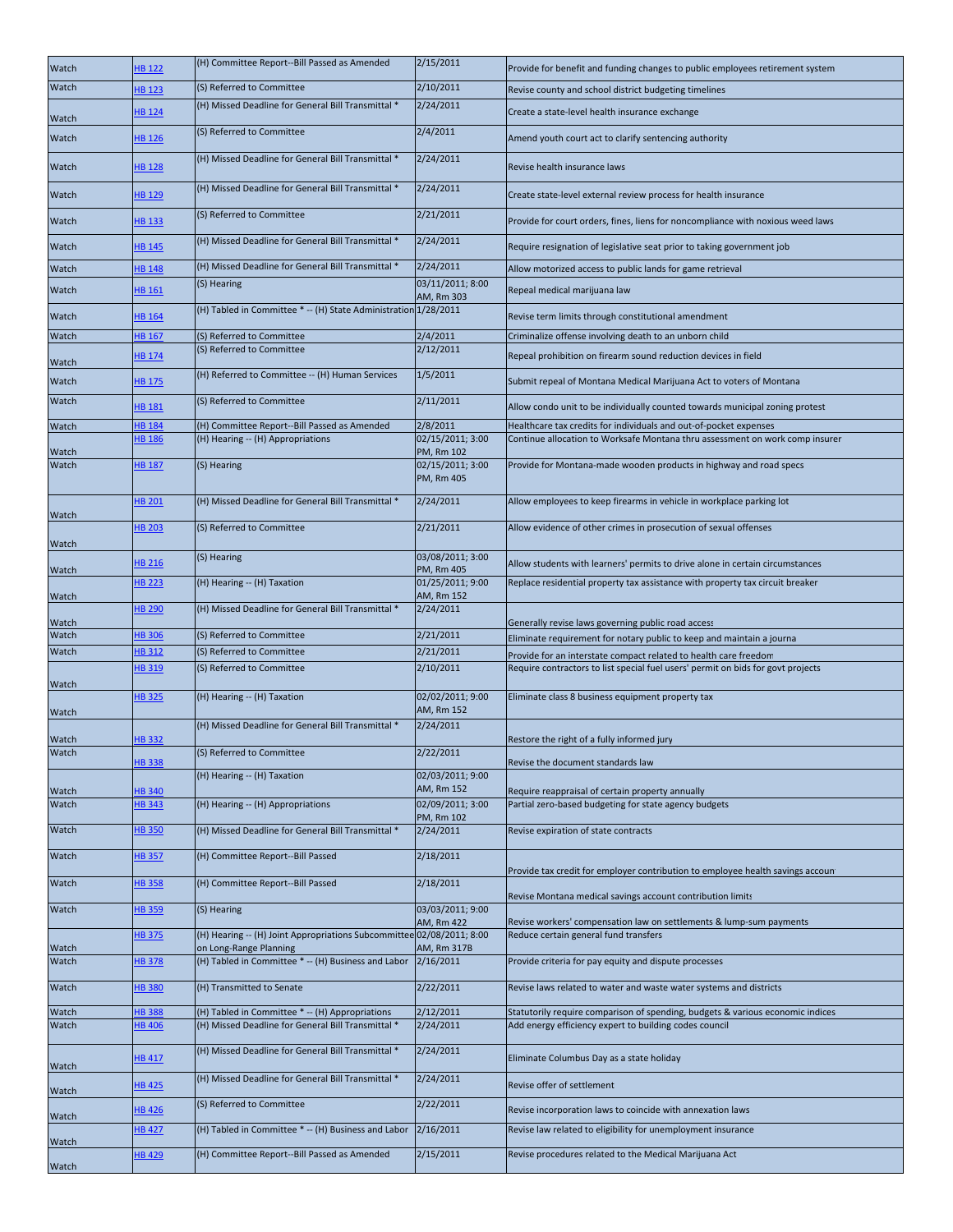| Watch          | HB 431                         | (H) Transmitted to Senate                          | 2/23/2011                      | Eliminate state election day as a legal holiday                                                                            |
|----------------|--------------------------------|----------------------------------------------------|--------------------------------|----------------------------------------------------------------------------------------------------------------------------|
| Watch          | <b>HB 440</b>                  | (H) Missed Deadline for General Bill Transmittal * | 2/24/2011                      | Require all public and private employers to use E-Verify program                                                           |
| Watch          | <b>HB 446</b>                  | (H) Transmitted to Senate                          | 2/24/2011                      | Address homeless prevention for people under Dept. of Corrections supervision                                              |
| Watch          | <b>HB 455</b>                  | (H) Missed Deadline for General Bill Transmittal * | 2/24/2011                      | Amend MAPA to allow non-attorney representation before agencies                                                            |
| Watch          | <b>HB 472</b>                  | (H) Referred to Committee -- (H) Taxation          | 2/9/2011                       | Conduct an interim study to generally revise tax laws                                                                      |
|                | <b>HB 478</b>                  | (H) Missed Deadline for General Bill Transmittal * | 2/24/2011                      | Revise apiary statutes to require notice, written permission, and due process                                              |
| Watch          | <b>HB 480</b>                  | (S) Referred to Committee                          | 2/22/2011                      | Revise laws relating to justice's court                                                                                    |
| Watch          | <b>HB 488</b>                  | (H) Missed Deadline for General Bill Transmittal * | 2/24/2011                      | Revise laws relating to marijuana consumption                                                                              |
| Watch          | <b>HB 489</b>                  | (H) Transmitted to Senate                          | 2/23/2011                      | Revise statutory rules for determining residency for voting and registration                                               |
| Watch          | <b>HB 492</b>                  | (S) Referred to Committee                          | 2/21/2011                      | Prohibit immigration sanctuary policies by local governments                                                               |
| Watch          |                                | (H) Transmitted to Senate                          | 2/22/2011                      |                                                                                                                            |
| Watch          | <b>HB 531</b><br><b>HB 540</b> | (H) Missed Deadline for General Bill Transmittal * | 2/24/2011                      | Revise civil liability for multiple defendants<br>Revise laws relating to administration of control of alcoholic beverages |
| Watch          | SB <sub>4</sub>                | (H) Hearing                                        | 03/02/2011; 8:00<br>AM, Rm 137 | Provide immunity from civil liability for sports officials                                                                 |
| Watch          |                                |                                                    |                                |                                                                                                                            |
| Watch          | <b>SB 8</b>                    | (S) Missed Deadline for General Bill Transmittal * | 2/24/2011                      | Allow local governing body to require public water and sewer systems                                                       |
| Watch          | <b>SB 9</b>                    | (H) Referred to Committee                          | 2/10/2011                      | Authorize use of petroleum mixing zones for petroleum release sites                                                        |
| Watch          | SB 10                          | (S) Missed Deadline for General Bill Transmittal * | 2/24/2011                      | Strengthen driver's license sanctions for MIP offenders                                                                    |
| Watch          | SB 14                          | (S) Missed Deadline for General Bill Transmittal * | 2/24/2011                      | Revise definitions for motor vehicle disposal, recycling                                                                   |
| Watch          | <b>SB 15</b>                   | (S) Transmitted to House                           | 2/16/2011                      | Create misdemeanor crime of aggravated DUI                                                                                 |
| Watch          | <b>SB 21</b>                   | (H) Committee Report--Bill Concurred               | 2/16/2011                      | Court dismissal of case with no action                                                                                     |
| Watch          | <b>SB 26</b>                   | (H) Hearing                                        | 03/03/2011; 8:00<br>AM, Rm 137 | Require notice that violation of temporary order of protection is criminal                                                 |
| Watch          | <b>SB 36</b>                   | (H) Hearing                                        | 02/10/2011; 8:00<br>AM, Rm 137 | Revise court costs and attorney fees in water cases                                                                        |
| Watch          | SB 40                          | (S) Missed Deadline for General Bill Transmittal * | 2/24/2011                      | Statewide on-call judge for search warrants                                                                                |
| Watch          | <b>SB 50</b>                   | (S) Missed Deadline for General Bill Transmittal * | 2/24/2011                      | Eliminate jail time for certain misdemeanor offenses                                                                       |
| Watch          | SB 57                          | (H) Referred to Committee                          | 2/22/2011                      | Enhance penalty for consumer protection violations                                                                         |
| Watch          | <b>SB 58</b>                   | (S) Transmitted to House                           | 2/15/2011                      | Lengthen time DNA evidence must be preserved in certain cases                                                              |
| Watch          | SB 61                          | (S) Missed Deadline for General Bill Transmittal * | 2/24/2011                      | Allow admission of prior crimes in sexual offense crimes against children                                                  |
| Watch          | <b>SB 68</b>                   | (H) Referred to Committee                          | 2/1/2011                       | Clarify duty of driver in accident to remain at the scene                                                                  |
| Watch          | <b>SB 76</b>                   | (H) Referred to Committee                          | 2/7/2011                       | Provide parole for those sentenced to custody of DPHHS and in state facility                                               |
| Watch          | SB <sub>104</sub>              | (H) Referred to Committee                          | 2/7/2011                       | Limiting a public utility's ability to implement inverted block rates                                                      |
|                | SB 105                         | (H) Referred to Committee                          | 2/10/2011                      | Eliminating the energy development and demonstration grant programs                                                        |
| Watch          | <b>SB 129</b>                  | (S) Hearing -- (S) Finance and Claims              | 02/03/2011; 5:00               | Referendum to limit state employee salaries and benefits                                                                   |
| Watch          | <b>SB 141</b>                  | (S) Transmitted to House                           | PM, Rm 317<br>2/24/2011        | Address bullying in Montana schools                                                                                        |
| Watch          | <b>SB 147</b>                  | (S) Missed Deadline for General Bill Transmittal * | 2/24/2011                      | Allow public defender access to jailed persons prior to court appointment                                                  |
| Watch          | <b>SB 149</b>                  | (H) Referred to Committee                          | 2/24/2011                      | Provide for a crime of predatory loitering for previously convicted sex offender                                           |
| Watch          | <b>SB 154</b>                  | (S) Hearing -- (S) Judiciary                       | 02/11/2011; 8:00               | Regulating medical marijuana provider supply system                                                                        |
| Watch          | <b>SB 164</b>                  | (S) Missed Deadline for General Bill Transmittal * | AM, Rm 303<br>2/24/2011        | Require consideration of conservation measures for rivers in growth policy                                                 |
| Watch          | <b>SB 171</b>                  | (S) Tabled in Committee *-- (S) Taxation           | 2/1/2011                       | Revise personal property exempt subject to value limitations                                                               |
| Watch          | <b>SB 187</b>                  | (S) Hearing -- (S) Judiciary                       | 02/02/2011; 9:00               | Generally revise public defender laws                                                                                      |
| Watch          | SB 196                         | (S) Missed Deadline for General Bill Transmittal * | AM, Rm 303<br>2/24/2011        |                                                                                                                            |
| Watch<br>Watch | <b>SB 202</b>                  | (S) Missed Deadline for General Bill Transmittal * | 2/24/2011                      | Address bullying in the workplace                                                                                          |
|                |                                | (S) Missed Deadline for General Bill Transmittal * | 2/24/2011                      | Shift serving hours of small breweries                                                                                     |
| Watch          | <b>SB 209</b>                  |                                                    |                                | Revise subdivision and platting act                                                                                        |
|                |                                | (S) Committee Report--Bill Passed as Amended       | 2/15/2011                      |                                                                                                                            |
| Watch          | <b>SB 219</b>                  |                                                    | 2/24/2011                      | Revise laws relating to property tax protest                                                                               |